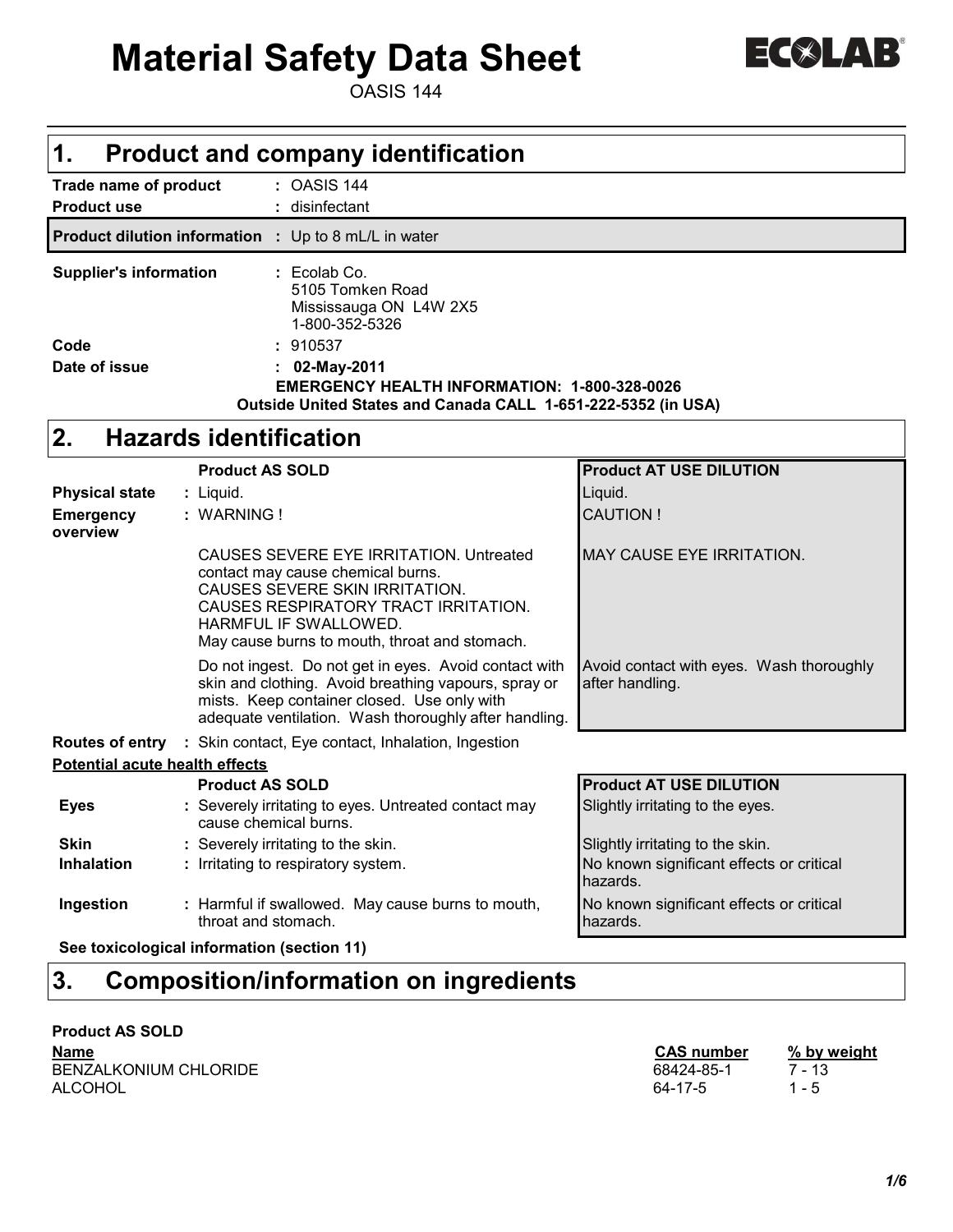## **3. Composition/information on ingredients**

#### **Product AT USE DILUTION**

**Within the present knowledge of the supplier, this product does not contain any hazardous ingredients in quantities requiring reporting, in accordance with local regulations.**

#### **4. First-aid measures**

|                     | <b>Product AS SOLD</b>                                                                                                                                                                                                                                    | <b>Product AT USE DILUTION</b>           |
|---------------------|-----------------------------------------------------------------------------------------------------------------------------------------------------------------------------------------------------------------------------------------------------------|------------------------------------------|
| Eye contact         | : In case of contact, immediately flush eyes with cool<br>running water. Remove contact lenses and continue<br>flushing with plenty of water for at least 15 minutes.<br>Get medical attention immediately.                                               | Rinse with water for a few minutes.      |
| <b>Skin contact</b> | : In case of contact, immediately flush skin with plenty<br>of water. Continue to rinse for at least 10 minutes.<br>Remove contaminated clothing and shoes. Get<br>medical attention. Wash clothing before reuse. Clean<br>shoes thoroughly before reuse. | Rinse with water for a few minutes.      |
| <b>Inhalation</b>   | : If inhaled, remove to fresh air. Get medical attention if No special measures required. Treat<br>irritation persists.                                                                                                                                   | symptomatically.                         |
| Ingestion           | : If material has been swallowed and the exposed<br>person is conscious, give small quantities of water to<br>drink. Do not induce vomiting. Never give anything by<br>mouth to an unconscious person. Get medical<br>attention immediately.              | Get medical attention if symptoms occur. |

## **5. Fire-fighting measures**

#### **Product AS SOLD**

| FIUUUL AJ JULD                                     |                                                                                                                                                                             |
|----------------------------------------------------|-----------------------------------------------------------------------------------------------------------------------------------------------------------------------------|
| <b>Auto-ignition temperature</b>                   | : Not available.                                                                                                                                                            |
| <b>Flammable limits</b>                            | : Not available.                                                                                                                                                            |
| <b>Hazardous thermal</b><br>decomposition products | : Decomposition products may include the following materials:<br>carbon dioxide<br>carbon monoxide<br>metal oxide/oxides                                                    |
| Special remarks on fire hazards                    | : Not available.                                                                                                                                                            |
| Special remarks on explosion<br>hazards            | : Not available.                                                                                                                                                            |
| Fire-fighting media and<br><b>instructions</b>     | : Use an extinguishing agent suitable for the surrounding fire.                                                                                                             |
|                                                    | Dyke area of fire to prevent runoff.                                                                                                                                        |
|                                                    | In a fire or if heated, a pressure increase will occur and the container may burst.                                                                                         |
| Special protective equipment<br>for fire-fighters  | : Fire-fighters should wear appropriate protective equipment and self-contained<br>breathing apparatus (SCBA) with a full face-piece operated in positive pressure<br>mode. |

#### **6. Accidental release measures**

|                                     | <b>Product AS SOLD</b>                                                           | <b>Product AT USE DILUTION</b>                                                                     |  |
|-------------------------------------|----------------------------------------------------------------------------------|----------------------------------------------------------------------------------------------------|--|
| Personal<br>precautions             | : Use personal protective equipment as required.                                 | Use personal protective equipment as<br>required.                                                  |  |
| <b>Environmental</b><br>precautions | : Avoid contact of spilt material and runoff with soil and<br>surface waterways. | Avoid contact of large amounts of spilt<br>material and runoff with soil and surface<br>waterways. |  |
| Methods for<br>cleaning up          | : Use a water rinse for final clean-up.                                          | Use a water rinse for final clean-up.                                                              |  |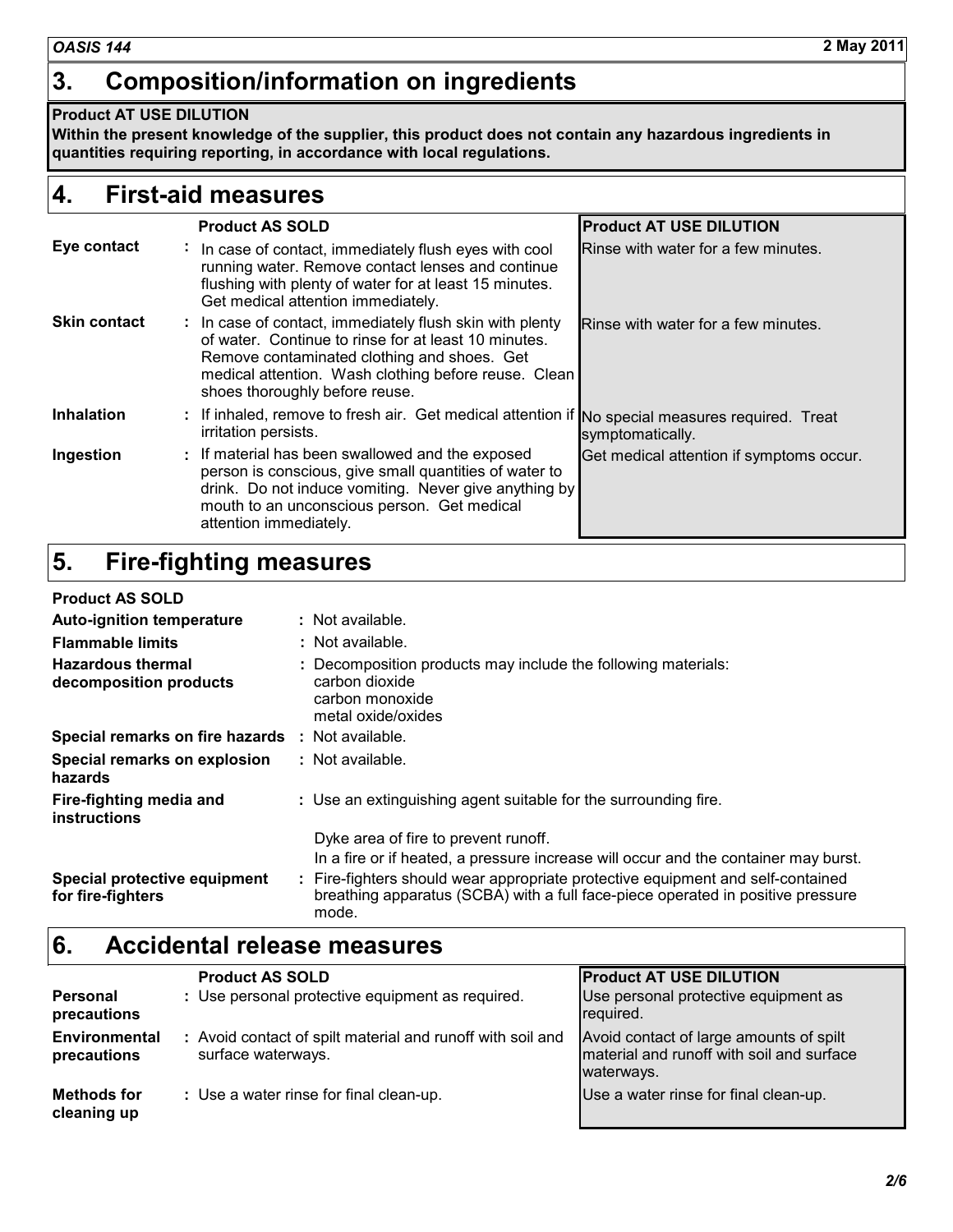## **7. Handling and storage**

|                 | <b>Product AS SOLD</b>                                                                                                                                                                                                  | <b>Product AT USE DILUTION</b>                                 |
|-----------------|-------------------------------------------------------------------------------------------------------------------------------------------------------------------------------------------------------------------------|----------------------------------------------------------------|
| <b>Handling</b> | : Do not ingest. Do not get in eyes. Avoid contact with<br>skin and clothing. Avoid breathing vapours, spray or<br>mists. Keep container closed. Use only with<br>adequate ventilation. Wash thoroughly after handling. | Avoid contact with eyes. Wash thoroughly<br>after handling.    |
| <b>Storage</b>  | : Keep out of reach of children. Store in a closed<br>container. Keep container tightly closed.<br>Do not store above the following temperature: 50°C                                                                   | Keep out of reach of children. Store in a<br>closed container. |

## **8. Exposure controls/personal protection**

|                                | <b>Product AS SOLD</b>                                                                                                                                                                                                                                                                                                                                                                                                     | <b>Product AT USE DILUTION</b>                                                                           |
|--------------------------------|----------------------------------------------------------------------------------------------------------------------------------------------------------------------------------------------------------------------------------------------------------------------------------------------------------------------------------------------------------------------------------------------------------------------------|----------------------------------------------------------------------------------------------------------|
| <b>Engineering</b><br>measures | : Use only with adequate ventilation. If user operations<br>generate dust, fumes, gas, vapour or mist, use<br>process enclosures, local exhaust ventilation or other<br>engineering controls to keep worker exposure to<br>airborne contaminants below any recommended or<br>statutory limits. Provide suitable facilities for quick<br>drenching or flushing of the eyes and body in case of<br>contact or splash hazard. | Good general ventilation should be sufficient<br>to control worker exposure to airborne<br>contaminants. |
| <b>Personal protection</b>     |                                                                                                                                                                                                                                                                                                                                                                                                                            |                                                                                                          |
| Eyes                           | : Use chemical splash goggles. For continued or severe<br>exposure wear a face shield over the goggles.                                                                                                                                                                                                                                                                                                                    | No protective equipment is needed under<br>normal use conditions.                                        |
| <b>Hands</b>                   | : Use chemical-resistant, impervious gloves.                                                                                                                                                                                                                                                                                                                                                                               | No protective equipment is needed under<br>normal use conditions.                                        |
| <b>Skin</b>                    | : Use suitable protective equipment.                                                                                                                                                                                                                                                                                                                                                                                       | No protective equipment is needed under<br>normal use conditions.                                        |
| <b>Respiratory</b>             | : Avoid breathing vapours, spray or mists.                                                                                                                                                                                                                                                                                                                                                                                 | No special protection is required.                                                                       |
|                                | <b>ATT: //T: \\</b><br>$\frac{1}{2}$                                                                                                                                                                                                                                                                                                                                                                                       | - …                                                                                                      |

| <b>Occupational exposure limits</b> |                                                                      |                                          | TWA (8 hours) |  |                                                                              | STEL (15 mins)    |       |     | Ceiling           |       |                  |
|-------------------------------------|----------------------------------------------------------------------|------------------------------------------|---------------|--|------------------------------------------------------------------------------|-------------------|-------|-----|-------------------|-------|------------------|
| Ingredient                          | List name                                                            | ppm                                      | $mq/m3$ Other |  | ppm                                                                          | mg/m <sup>3</sup> | Other | ppm | mg/m <sup>3</sup> | Other | <b>Notations</b> |
| ethanol                             | US ACGIH 2/2010<br>AB 4/2009<br>BC 10/2009<br>ON 7/2010<br>QC 6/2008 | $\overline{\phantom{0}}$<br>1000<br>1000 | 1880<br>1880  |  | 1000<br>$\overline{\phantom{0}}$<br>1000<br>1000<br>$\overline{\phantom{0}}$ |                   |       |     |                   |       |                  |

## **9. Physical and chemical properties**

|                                                   | <b>Product AS SOLD</b>          | <b>Product AT USE DILUTION</b> |
|---------------------------------------------------|---------------------------------|--------------------------------|
| <b>Physical state</b>                             | $:$ Liquid.                     | Liquid.                        |
| <b>Flash point</b>                                | $: > 100^{\circ}$ C             | $>100^{\circ}$ C               |
| <b>Colour</b>                                     | : Purple                        | Purple [Light]                 |
| Odour                                             | : Sweetish                      | Faint odour [Slight]           |
| рH                                                | : 7.5 [Conc. (% w/w): $100\%$ ] | 7.5 [Conc. (% w/w): 100%]      |
| <b>Boiling/condensation</b><br>point              | : Not available.                |                                |
| <b>Melting/freezing : Not available.</b><br>point |                                 |                                |
| <b>Relative density : 0.993</b>                   |                                 |                                |
| Vapour pressure : Not available.                  |                                 |                                |
| <b>Vapour density</b> : Not available.            |                                 |                                |
| <b>Odour threshold : Not available.</b>           |                                 |                                |
| <b>Evaporation rate: Not available.</b>           |                                 |                                |

| <b>Product AS SOLD</b>    | <b>Product AT USE DILUTION</b> |
|---------------------------|--------------------------------|
| Liquid.                   | Liquid.                        |
| $>100^{\circ}$ C          | $>100^{\circ}$ C               |
| Purple                    | Purple [Light]                 |
| Sweetish                  | Faint odour [Slight]           |
| 7.5 [Conc. (% w/w): 100%] | 7.5 [Conc. (% w/w): 100%]      |
| Not available             |                                |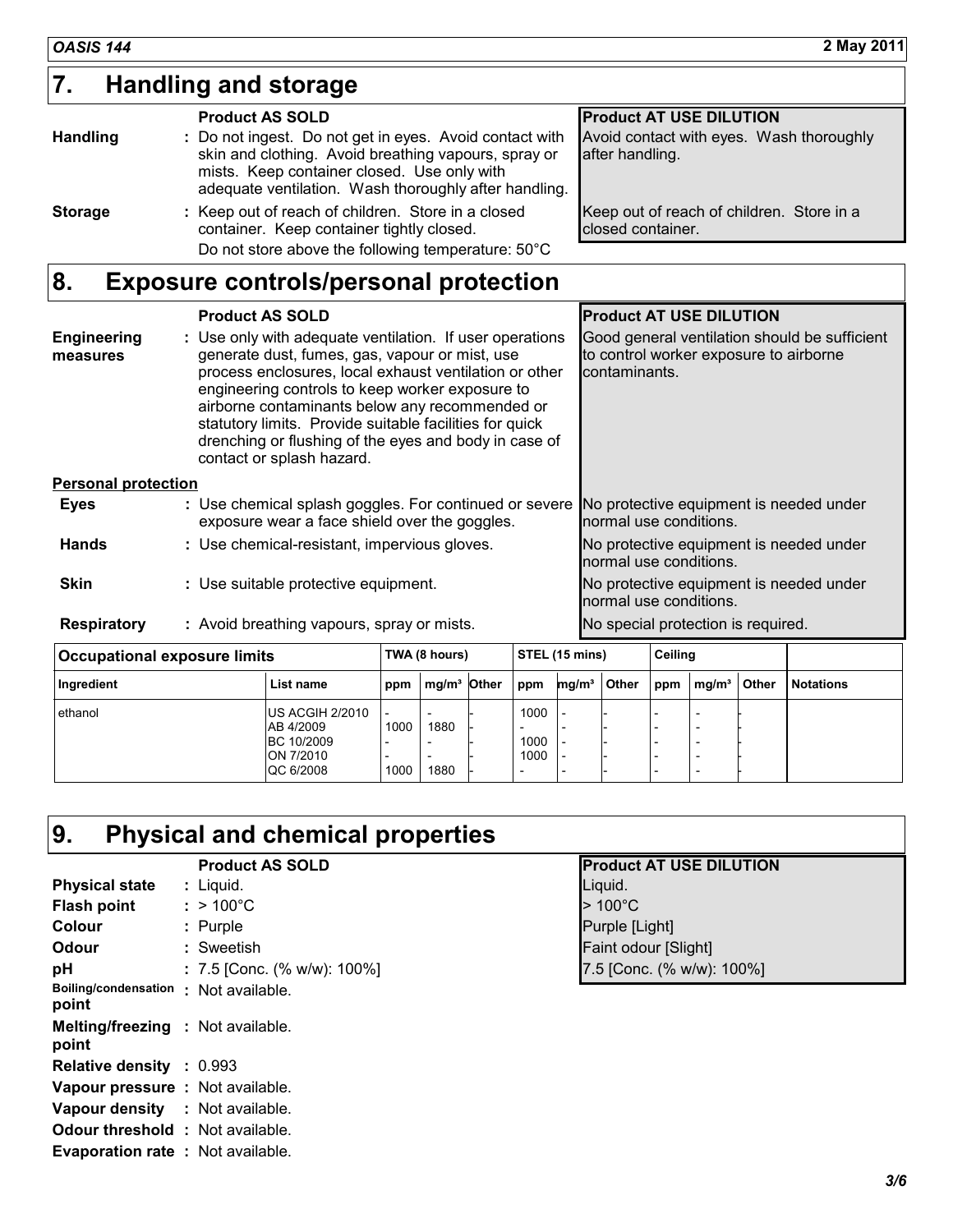## **9. Physical and chemical properties**

| Viscosity                           | : Not available.                                                          |
|-------------------------------------|---------------------------------------------------------------------------|
| <b>Dispersibility</b><br>properties | : Not available.                                                          |
| <b>Solubility</b>                   | : Easily soluble in the following materials: cold water<br>and hot water. |

**LogKow :** Not available.

#### **10. Stability and reactivity**

| <b>Product AS SOLD</b>                     |                                                                                                                  |
|--------------------------------------------|------------------------------------------------------------------------------------------------------------------|
| <b>Stability</b>                           | : The product is stable. Under normal conditions of storage and use, hazardous<br>polymerisation will not occur. |
| <b>Conditions of instability</b>           | $:$ Not available.                                                                                               |
| <b>Reactivity</b>                          | : Not available.                                                                                                 |
| <b>Hazardous decomposition</b><br>products | : Under normal conditions of storage and use, hazardous decomposition products should<br>not be produced.        |
| <b>Hazardous polymerisation</b>            | : Under normal conditions of storage and use, hazardous polymerisation will not occur.                           |

## **11. Toxicological information**

## **Potential acute health effects**

|                        | <b>Product AS SOLD</b>                                                        | <b>Product AT USE DILUTION</b>                       |
|------------------------|-------------------------------------------------------------------------------|------------------------------------------------------|
| <b>Eyes</b>            | : Severely irritating to eyes. Untreated contact may<br>cause chemical burns. | Slightly irritating to the eyes.                     |
| <b>Skin</b>            | : Severely irritating to the skin.                                            | Slightly irritating to the skin.                     |
| <b>Inhalation</b>      | : Irritating to respiratory system.                                           | No known significant effects or critical<br>hazards. |
| Ingestion              | : Harmful if swallowed. May cause burns to mouth,<br>throat and stomach.      | No known significant effects or critical<br>hazards. |
| <b>Product AS SOLD</b> |                                                                               |                                                      |

#### **Potential chronic health effects**

| <b>Carcinogenic effects</b>     | : No known significant effects or critical hazards. |
|---------------------------------|-----------------------------------------------------|
| <b>Mutagenic effects</b>        | : No known significant effects or critical hazards. |
| <b>Teratogenic effects</b>      | : No known significant effects or critical hazards. |
| <b>Reproductive effects</b>     | : No known significant effects or critical hazards. |
| <b>Sensitization to Product</b> | : No known significant effects or critical hazards. |
| <b>Synergistic products</b>     | : Not available.                                    |

**(toxicologically)**

#### **Toxicity data**

| <b>Product/ingredient name</b>                                                  | Test | Route             | <b>Result</b> | <b>Species</b> |
|---------------------------------------------------------------------------------|------|-------------------|---------------|----------------|
| quaternary ammonium compounds, benzyl- LD50<br>c12-c16-alkyldimethyl, chlorides |      | Dermal            | 3340 mg/kg    | Rabbit         |
|                                                                                 | LD50 | Oral              | $919$ mg/kg   | Mouse          |
|                                                                                 | LD50 | Oral              | $426$ mg/kg   | Rat            |
| ethanol                                                                         | LD50 | Oral              | 7 g/kg        | Rat            |
|                                                                                 | LD50 | Oral              | 10.5 $mL/kg$  | Mouse          |
|                                                                                 | LD50 | Oral              | 15010 mg/kg   | Rat            |
|                                                                                 | LC50 | <b>Inhalation</b> | 124700 mg/m3  | Rat            |
|                                                                                 | LC50 | <b>Inhalation</b> | 5900 mg/m3    | Rat            |
|                                                                                 | LC50 | Inhalation        | 20000 ppm     | Rat            |
| Other adverse effects                                                           |      |                   |               |                |

**Target organs :**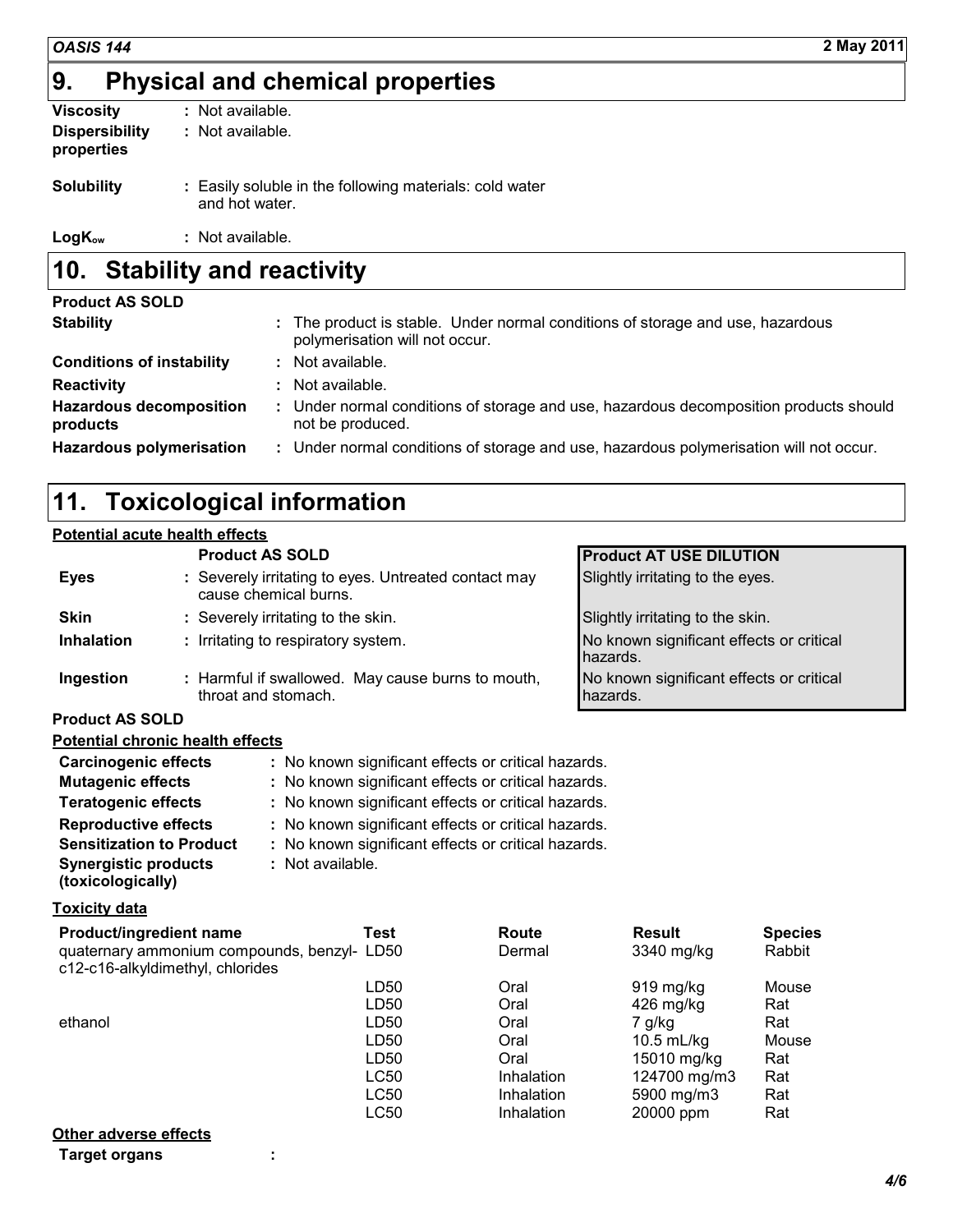#### **11. Toxicological information**

Contains material which may cause damage to the following organs: upper respiratory tract, central nervous system (CNS).

#### **12. Ecological information**

**Ecotoxicity :** Not reported

#### **13. Disposal considerations**

**Waste disposal :** Avoid disposal. Attempt to use product completely in accordance with intended use. Disposal should be in accordance with applicable regional, national and local laws and regulations.

#### **Product AS SOLD Product AT USE DILUTION**

Diluted product can be flushed to sanitary sewer. Discard empty container in trash.

#### **14. Transport information**

**Certain shipping modes or package sizes may have exceptions from the transport regulations. The classification provided may not reflect those exceptions and may not apply to all shipping modes or package sizes.**

**Product AS SOLD TDG Classification Not regulated.**

**For transport in bulk or using IMDG regulations, see shipping documents for specific transportation information.**

**Product AT USE DILUTION**

Not intended for transport.

#### **15. Regulatory information**

**Product AS SOLD Product AT USE DILUTION**

**WHMIS :** Not controlled under WHMIS. DIN: 02004348

Not controlled under WHMIS. DIN: 02004348

**Canada inventory :** All components are listed or exempted.

**This product has been classified in accordance with the hazard criteria of the Controlled Products Regulations and the MSDS contains all the information required by the Controlled Products Regulations.**

#### **16. Other information**

**Product AS SOLD Hazardous Material Information System (U.S.A.) : Flammability** 0 **Flammability** 0 **Physical hazards** 0 **Physical hazards** 0

**National Fire Protection : Association (U.S.A.)**

| $\star$ | 3 | <b>Health</b>           |   |
|---------|---|-------------------------|---|
|         | 0 | <b>Flammability</b>     | 0 |
|         | 0 | <b>Physical hazards</b> | 0 |
|         |   |                         |   |